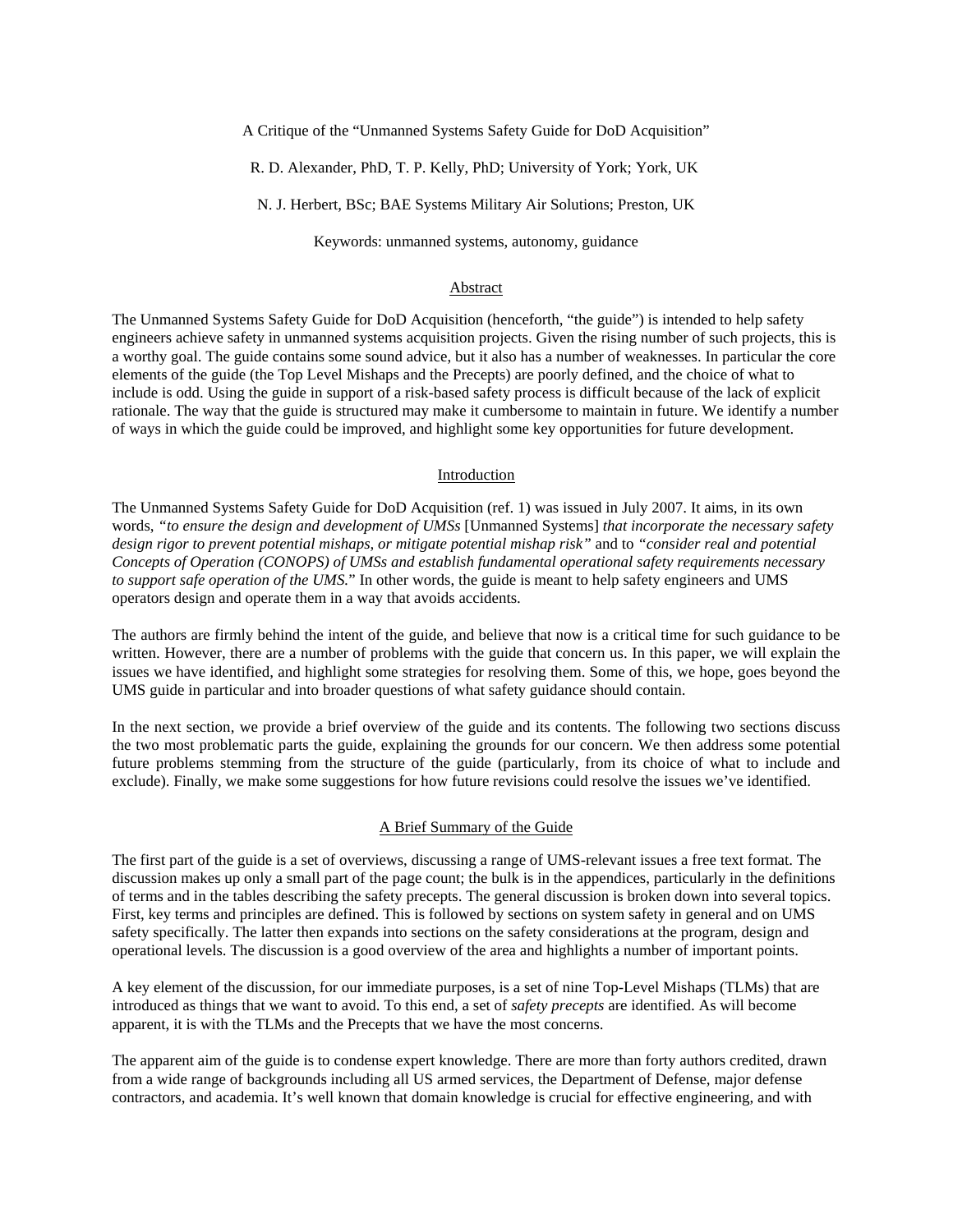UMS as a fast-growing area useful domain knowledge is thin on the ground. The guide has the potential to distribute the limited available knowledge (and hard-won experience) to a wide audience.

The guide's aim is important, and its general approach (condense expert knowledge) is credible. Given the rapid expansion in the use of UMS, now is the time when we really need such guidance.

## Top Level Mishaps

A TLM is defined to be:

*"…a generic mishap category for collecting and correlating related hazards that share the same general type of mishap outcome event. A TLM is a common mishap outcome that can be caused by one or more hazards; its purpose is to serve as a collection point for all of the potential hazards that can result in the same overall TLM outcome, but have different causal factors…"* (ref. 1)

<span id="page-1-0"></span>The authors have great difficulty in understanding the above definition. It is certainly possible that this represents a conflict of US vs. UK terminology – perhaps the above is clear and concise to a typical US safety engineer. However, we have been unable to come to a satisfactory understanding. This confusion can be made more explicit by providing a categorisation of the nine identified TLMs in terms that are familiar to us. This is shown in [Table 1](#page-1-0).

| TLM-1 | Unintended/Abnormal system mobility operation      | <b>HAZARD</b>      |
|-------|----------------------------------------------------|--------------------|
| TLM-2 | Inadvertent firing or release of weapons           | <b>HAZARD</b>      |
| TLM-3 | Engagement/Firing upon unintended targets          | <b>HAZARD</b>      |
| TLM-4 | Self-damage of own system from weapon fire/release | <b>ACCIDENT</b>    |
| TLM-5 | Personnel injury                                   | <b>CONSEQUENCE</b> |
| TLM-6 | Equipment damage                                   | <b>CONSEQUENCE</b> |
| TLM-7 | Environmental damage                               | <b>CONSEQUENCE</b> |
| TLM-8 | Vehicle loss                                       | <b>CONSEQUENCE</b> |
| TLM-9 | Vehicle collision                                  | <b>ACCIDENT</b>    |

Table 1 - Top Level Mishaps

It can be seen that the TLMs are a collection of hazards, accidents and generic consequences of accidents. Certainly, all of these things are important, and are to be avoided. Getting confidence that we *have* avoided them, however, requires confidence that our set is complete, and this is very difficult to do when the examples of set members are overlapping. Indeed, it's easy to place the different subtypes of TLMs at different levels of abstraction: the four "consequences" are the top-level things that we want to avoid, the two accidents are events that could directly cause those consequences, and the three hazards are things that could cause those accidents. It is not clear how we might argue that we have identified all TLMs when the set of things that count as TLMs are so varied.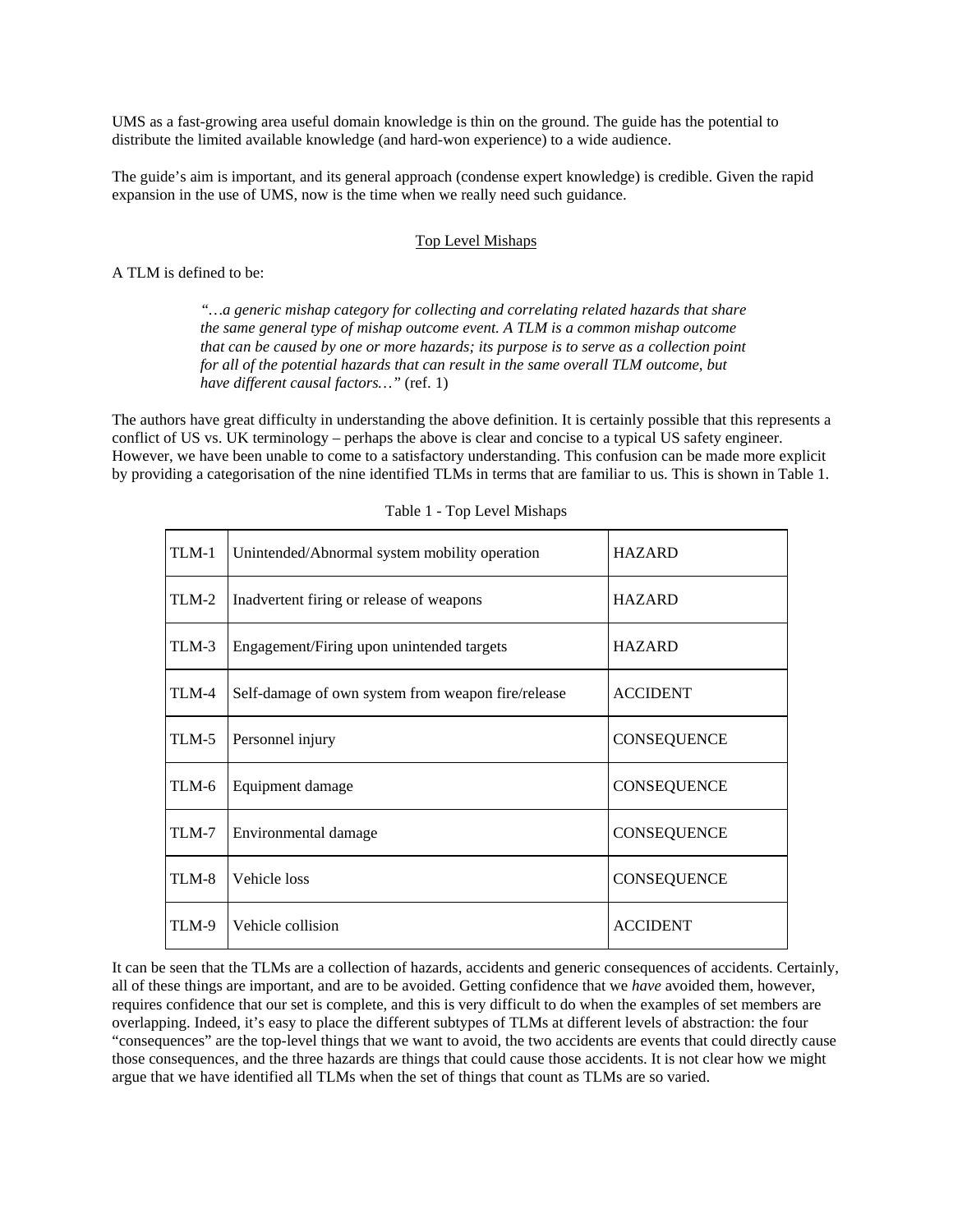We don't mean to suggest that the TLM definition should achieve rigorous mathematical precision. But it should be sufficiently clear that an experienced safety engineer can determine if something belongs in the set or not.

## The Precepts

The guide states that *"the various safety precepts developed for UMS have been specifically directed at resolving one or more of the TLMs"*. It does not, however, present any explicit mapping from the TLMs to the individual precepts. This is unfortunate, because it is not clear how the application of any particular precept supports a claim that the UMS is free from a particular TLM.

Viewed in the context of a UMS-specific safety guide, some of the individual precepts are poor. Probably the worst example is DSP-11 *"The UMS shall be designed to minimize the use of hazardous and toxic materials"*. As a general precept for equipment safety, this is sound and necessary. In a safety standard ostensibly dealing with the safety of a novel, high-risk class of systems, it has no place at all. It actually serves as a distraction from the UMSspecific safety guidance. The entire precept is completely generic; there is nothing in its body text that is specific to UMS.

DSP-9 stands out as being both generic and overly narrow: *"Safety critical software for the UMS design shall only include required and intended functionality"*. The precept's body text expands this by referring to "dead code", defined there as *"code never intended for any system use"* (note how this differs from common usage – "dead code" is normally means code that can never be executed). This is the only one of the 19 design precepts that deals with general software quality issues, yet it limits itself to one narrow aspect. (The *programmatic* precept PSP-3 also makes some reference to software quality, e.g. through testing.) Nothing in the precept justifies why unused functionality would be a particular concern for an autonomous system. We could, perhaps, create such a justification (one possibility is that the additional functionality could be available for autonomous use by the system, e.g. it could add additional actions for a planner to consider) but this is not particularly compelling. It is not clear why this issue was given a whole precept when other (more challenging) software quality concerns were not.

The guide motivates DSP-9 with the example of the Therac 25 radiotherapy machine. Comparing the paragraph in the guide with the thorough review of the Therac 25 accidents by Leveson (ref. 2), the relevance of the precept to the accident is questionable. Although Leveson does note that poorly managed code reuse was a contributory factor in the accidents, the most severe accident (the 'Yakima' accident) was caused by a concurrency problem, not by "dead code" of any kind. Concurrency errors are much more difficult to detect, and require much more sophisticated testing and analysis methods, than the mere presence of unwanted code. The use of this example for this precept is worrying in that it distracts from the real challenges that the Therac 25 accidents reveal.

Some of those precepts that are more relevant are quite basic. For example, DSP-13 is *"The UMS shall be designed to identify to the authorized entity(ies) the weapon being used or fired, but prior to weapons release or fire."* Operators may benefit from such information, and it may help them to avoid some errors, but this is only a small part of what they need to use weapons safely. By contrast, the single precept DSP-3 (*"The UMS shall be designed to provide information, intelligence, and method of control (I2C) to support safe operations"*) attempts to cover the operator's entire (safety) requirement for situational awareness. It is unclear why DSP-13 is seen as requiring an entire precept, while DSP-3 covers so much.

Those precepts that are highly relevant are underdeveloped. For example, OSP-1 states that *"The controlling entity(ies) of the UMS should have adequate mission information to support safe operations"*. The body of the precept gives examples of information that the operator may need (e.g. mission objectives, CONOPS, weather conditions). Here, however, it is the detail that matters – the definition of 'adequate' will depend heavily on the system and the situation. Stating that 'adequate' information is needed is of little value – instead, developers need hard criteria for adequacy and a way to derive the information requirements in a given instance.

One area where this lack is very apparent is *autonomy*. The guide mentions potential for autonomy as part of its definition of a UMS (*"An electro-mechanical system that is able to exert its power to perform designed missions and includes the following: … (2) manned systems that can be fully or partially operated in an autonomous mode"*),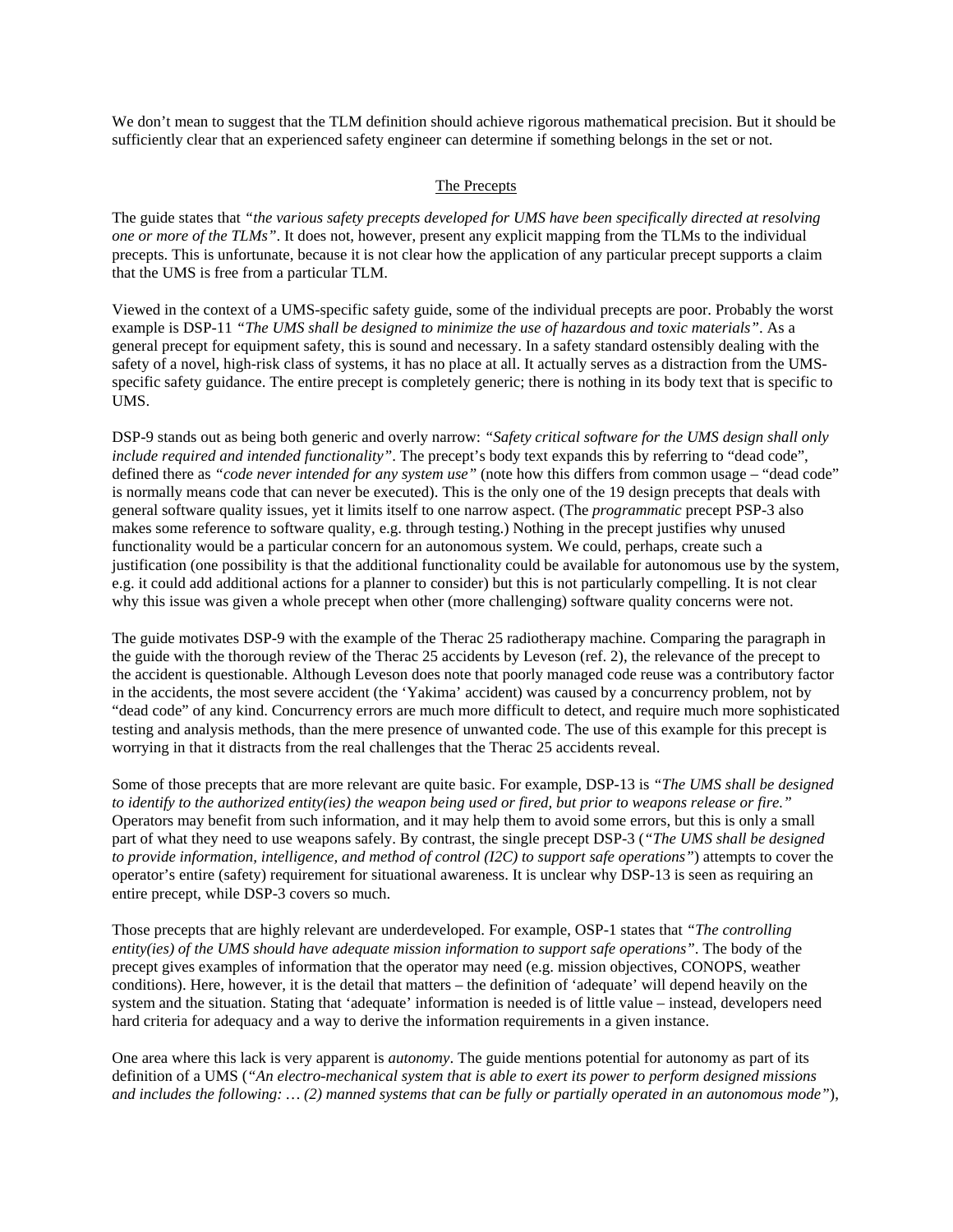and a range of autonomy issues are discussed in the general discussion text. The precepts, however, offer little to address these issues.

Most of the guide is not UMS-specific. The majority of the 30 precepts are generic, being relevant to many non-UMS situations, and are marked as such in the guide. A naïve reader might infer from this that engineering safe UMS is little different from engineering safe manned systems. This is a dangerous inference – there is a serious risk that the guide's generic nature will distract readers from the genuine difficulties and challenges of UMS safety.

These criticisms aside, the guide provides a range of important details. Most of these are contained in the "Examples" and "Detailed Considerations" sections of each precept. The details represent the combined experience and foresight of the many authors credited in the guide. For example, DSP-7 includes *"Transition from a training mode to an operational mode necessitates clearing registers, otherwise invalid tracks could be left in the weapons control system"* as an example and DSP-8 includes *"For range testing or training consider the need for multiple operators to have ability to cease fire or abort weapons fire"* as detailed consideration. These valuable insights are, however, easy lost in the sea of the vague and generic.

A cost of generality is lack of direction. The guide is, we presume, aimed at experienced safety engineers and system operators. These are not people who need to be educated about safety in general (if they *do* need this, then maybe we need new engineers and operators who are worthy of their titles). Rather, they need to know what's new about UMS, and how they need to change their thinking and behavior when they move onto a UMS project.

For an experienced safety engineer, there is little new in the precepts. There is little that tells them about new challenges, little telling them how to re-prioritize their standard safety concerns. One could question what they will get to repay their investment of time and effort in studying the guide.

## The Format of the Guide

There are two problems with the format and structure of the guide. These are the lack of explicit rationale and the high proportion of generic content.

Lack of Rationale: There is little explanation given as to how the precepts fit together to collectively prevent the TLMs. Each precept has a "Rationale" entry, but most of these are very basic. For example, the rationale for DSP-4 (*"The UMS shall be designed to isolate power until as late in the operational sequence as practical from items such as: a) Weapons, b) Rocket motor initiation circuits, c) Bomb release racks, or, d) Propulsion systems."*) is *"The intent of this precept is to preclude the inadvertent release of hazardous energy."*. Few of the "Rationale" sections make links between precepts.

It is well known that maintaining knowledge of rationale is critical for engineering over the long term. See, for example, the discussion by Leveson in (ref. 3). If an engineer knows the reason for a requirements or a design decision, they can reason about whether it can be changed. If there's pressure to change it, they can use the rationale to work out how important it is, allowing them to trade off against competing demands. If they don't know the reason for a decision, they can't do this kind of reasoning. This leaves them with the choice of assuming it can be safely changed (and risking adverse consequences when it turns out it couldn't) or assuming it can't be changed (and risking getting stuck with something they don't need). Rationale is also important for outsiders (like the authors of this paper) who seek to understand decisions and provide critique.

It is sometimes possible to reconstruct rationale. Indeed, this is often necessary when a standard or system design comes to be revised. An example of an extensive reconstruction effort is that by Hall-May in (ref. 4). There, Hall-May takes the UK Rules of the Air (general regulations for civil aircraft) and tries to discover the reasons behind them. He achieves this by expressing the rules as a goal structure, working downwards from high-level safety goals (e.g. *"Avoid aerial collisions"*) to specific rules that cause aircraft to meet those safety goals (e.g. *"Aircraft are forbidden to turn when overtaking"*).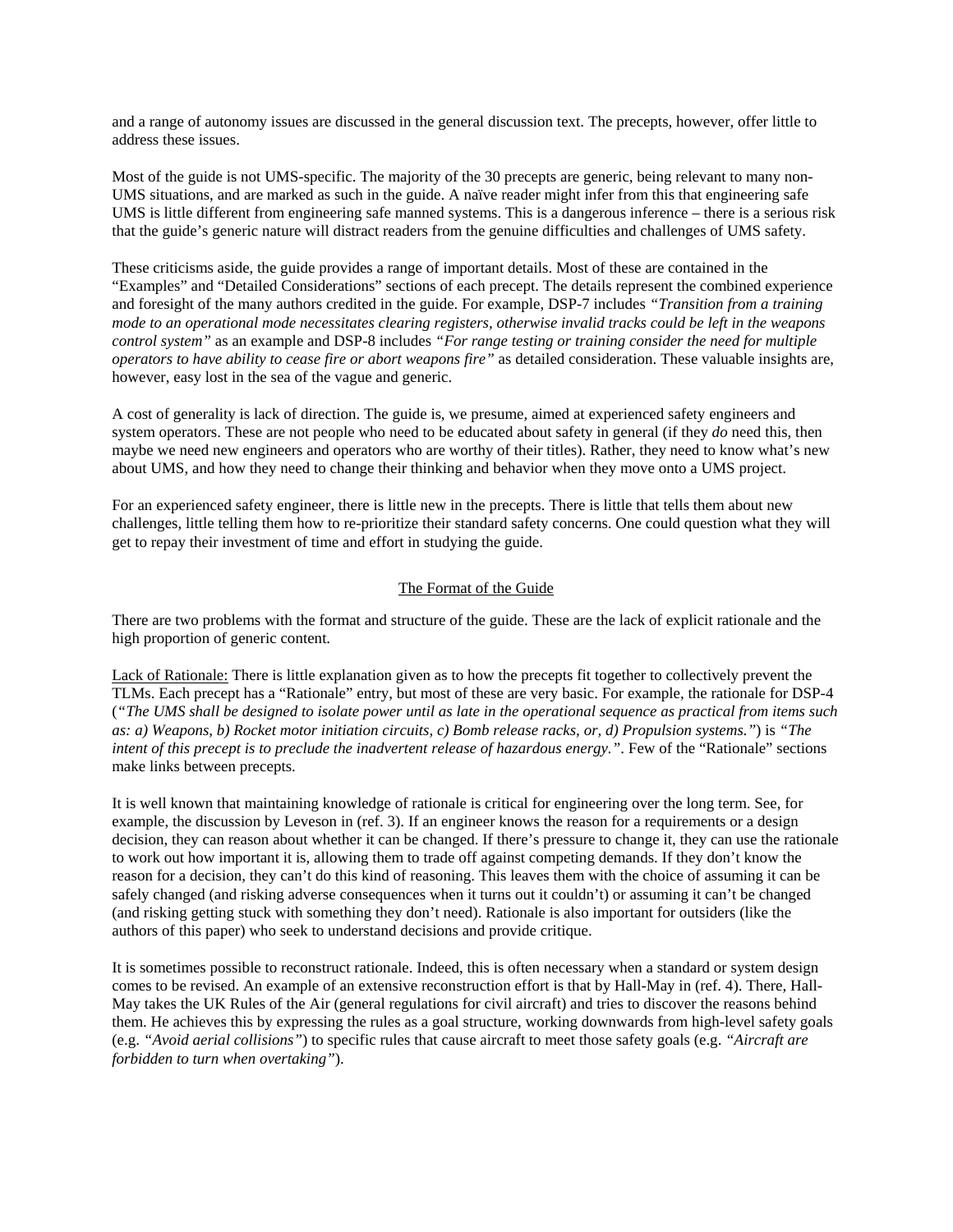Following on from Hall-May's example, the authors have created an equivalent goal structure for the UMS safety precepts. This was fairly difficult, as we had to infer the intent of each precept from context, and from our own model of system safety. The structure we ended up with seems to show substantial gaps, in that several safety issues are not addressed at all. It is difficult to be sure, however, because we don't know the intent of the precept creators. There may be an overarching concept that forms the precepts into a coherent whole. Alternatively, there may be a conscious scoping decision that makes a clear boundary between the contribution of the precepts and the work that needs to be done by individual project teams. Either way, we can't find this in the guide.

High Proportion of Generic Content: As noted above, many of the precepts are not UMS-specific, or are only in parts. This increases the likely workload for future maintenance of the guide – any change to overarching standards (e.g. MIL-STD-882) or general safety guidance will necessitate change in the UMS guide. Were the guide to restrict itself to UMS-specific guidance, only major structural changes in the general documents would impact it.

A second cost of generic content is in reader goodwill. A busy safety engineer or system operator will appreciate guidance on how to deal with new and difficult situations. He may not appreciate being told things he already knows. A slim, focused pamphlet giving "What You Need to Know About Unmanned Systems" is more valuable than another weighty standard.

This issue goes beyond the current case of the UMS guide to a general principle: if you can modularize guidance, it can be reviewed, maintained and understood more easily. This is well-known for software, and it should apply to complex technical documents as well.

We would hold up the UK defense equipment safety standard, Def Stan 00-56 (ref. 5), as a good example of modularity. It has a concise mandatory component ("Part 1"), which must be followed by all projects, and a larger guidance component ("Part 2"). The guidance gives developers suggestions on how to comply with the mandatory part, and remains generic in its applicability (with some expanded sections for programmable electronic elements). Further guidance is now being developed for certifying software under 00-56 – this specialized guidance will be supplementary to the generic guidance. Eventually, it is likely that a guidance document will be produced for unmanned and autonomous systems. By couching this in terms of the core standard, the core guidance, and the software-specific guidance, it will be able to focus clearly on just those issues that matter for UMS.

# Ways Forward

In the light of the critique above, we can identify some fruitful avenues for development in future revisions of the guide.

Trim Down to the Essentials: The guidance should be pared back to focus on the aspects of UMS that are new, surprising, or particularly challenging. It should be placed in a context of existing, generic, standards and guidance. In essence, it should state "For safety, the difference that UMS make is…"

This change would be valuable in three ways. First, it will help with learning and teaching, because there will be less for readers to take in and what's there will be more obviously new. It will be useful for criticism, because the essence of the guide will be more obvious (as distinct from what it has inherited from other DoD standards). Finally, it will reduce the maintenance load because only major changes in general safety thinking will require changes to the guide.

If the current guide was stripped down to the UMS-specific core, it might seem rather thin. However, in time, and with growth in UMS knowledge, the "weight shortfall" will easily be filled.

Address the Autonomy Issue: Although the general text of the guide addresses a number of aspects of autonomy, this is almost completely absent from the precepts. If the precepts cannot easily be updated to address this, then they would benefit from a qualifier which restricts their applicability. An example of this can be found in the UK military UAV standard Def Stan 00-970 Part 9 (ref. 6), which explicitly restricts its own applicability to UAVs that operate using a pre-planned flight path which is uploaded to the UAV and which can be changed (by the operator) at any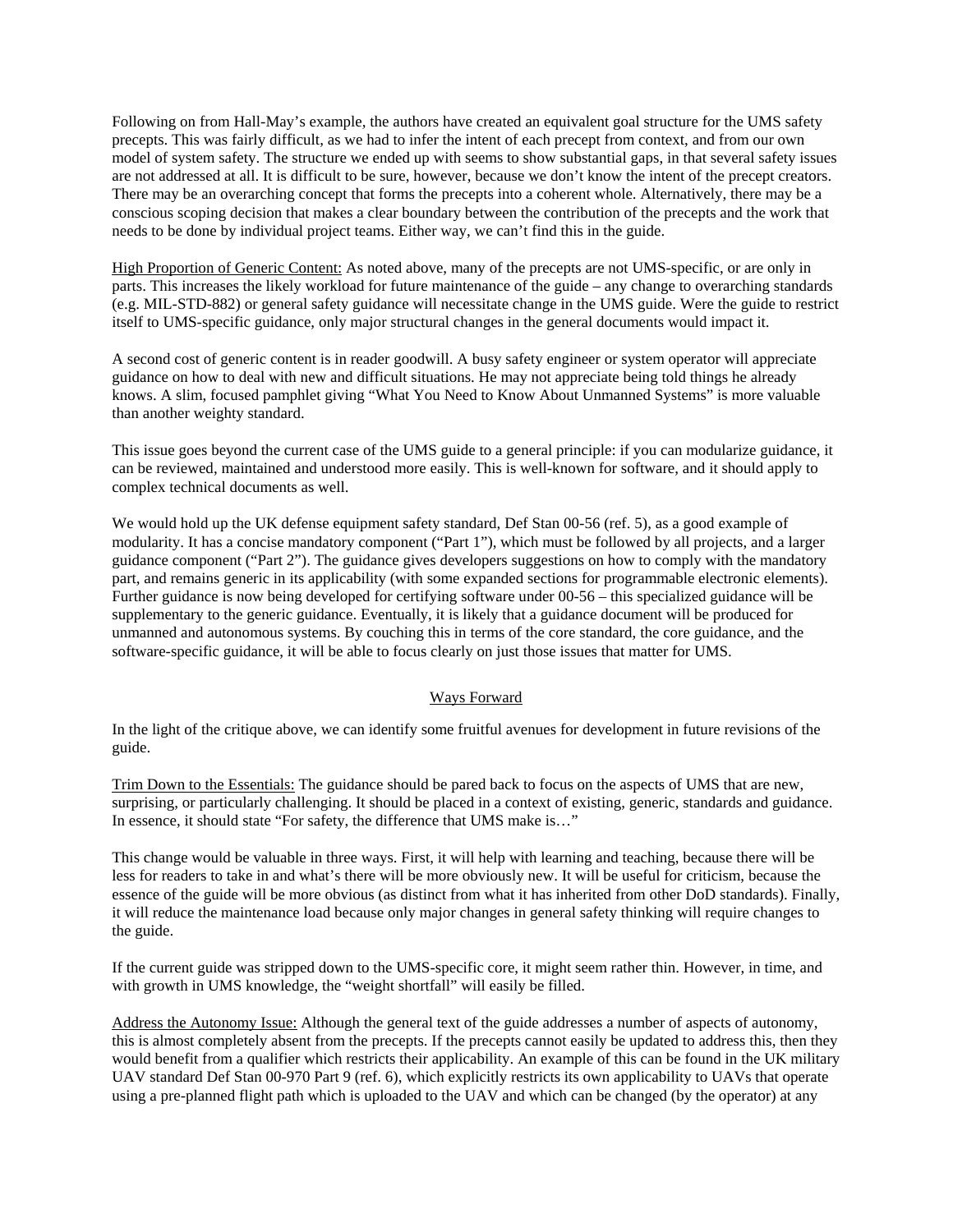time during flight. It also stipulates that for UAVs under its remit *"direct, online control of the UAV flight path shall be avoided where possible"*.

Eventually, it might be sensible to split the guide into a core that covers all UMS and a supplement for "highly autonomous systems".

Explicate Rationale: As noted above, the lack of clear rationale is problematic for several reasons. By making the rationale for the precepts explicit, the guide can be opened up to easier review, criticism and maintenance.

Presenting the rationale as a goal structure will allow easy criticism and assessment of completeness. Developers in the UK would be particularly interested in safety case fragments or safety case patterns, but this is obviously outside the intent of the guide.

Rework TLMs to be of a Single Type: The current mixture of entity types in the TLM list makes it difficult to assess and argue about completeness. It would be useful to rework them so that they can be clearly seen to be members of one distinct category.

The revised TLMs should be at a level that is somewhat UMS-specific. As we have said elsewhere, non-specific advice belongs in generic safety guides. Using our categories from [Table 1](#page-1-0)**,** we suggest that "hazard" would be the most appropriate level for the entries in a revised set of TLMs. The "consequences" are completely generic (not UMS-specific in the slightest), and the accidents are likely to be much the same as for the equivalent manned systems. It is the level below, the level where typical UMS mechanisms are visible, where we will see a distinction (and hence need to work differently).

An alternative to redefining the TLMs would be to create an intermediate level towards which the precepts could be targeted. Section 3.1 of the guide presents a list of "safety concerns" for UMS, immediately prior to the presentation of the TLMs in Section 3.2. As an intermediate layer between accidents and precepts, this list is a reasonable candidate. It is still of mixed type, but many of its members are UMS-specific (e.g. *"Loss of UMS ownership (lost out of range or to the enemy)"*), or are of particular concern for UMS (e.g. *"UMS in indeterminate or erroneous state"*). It is not ideal, but it is useful; the current TLMs are neither.

## Conclusion

In summary, the guide is valuable contribution at an important time. It provides many insights about UMS in a form that is accessible (particularly for US DoD personnel and contractors, who are its primary audience). It is of high relevance to safety engineers outside the US, particular in those jurisdictions where the use of safety cases makes it easy to adapt and adopt such "foreign" guidance.

The guide's strengths, however, risk getting lost in its weaknesses. The good advice it contains is overshadowed by a large amount of generic safety content. In particular, there is a risk that the insightful, UMS-specific discussion in the main body of the guide will be ignored in favour of the very generic content of the precepts. A working safety engineer might come to the guide looking for help with emerging UMS problems - we are concerned that he would be annoyed by the paucity of new content.

We have identified some ways by which these issues can be rectified, and there are good prospects for future revisions.

## References

- 1. Unmanned Systems Safety Guide for DoD Acquisition, US Department of Defense, 2007.
- 2. N. G. Leveson, Safeware: System Safety and Computers: Addison-Wesley, 1995.
- 3. N. G. Leveson, Intent Specifications: An Approach to Building Human-Centered Specifications, IEEE Trans. on Software Engineering, 2000.